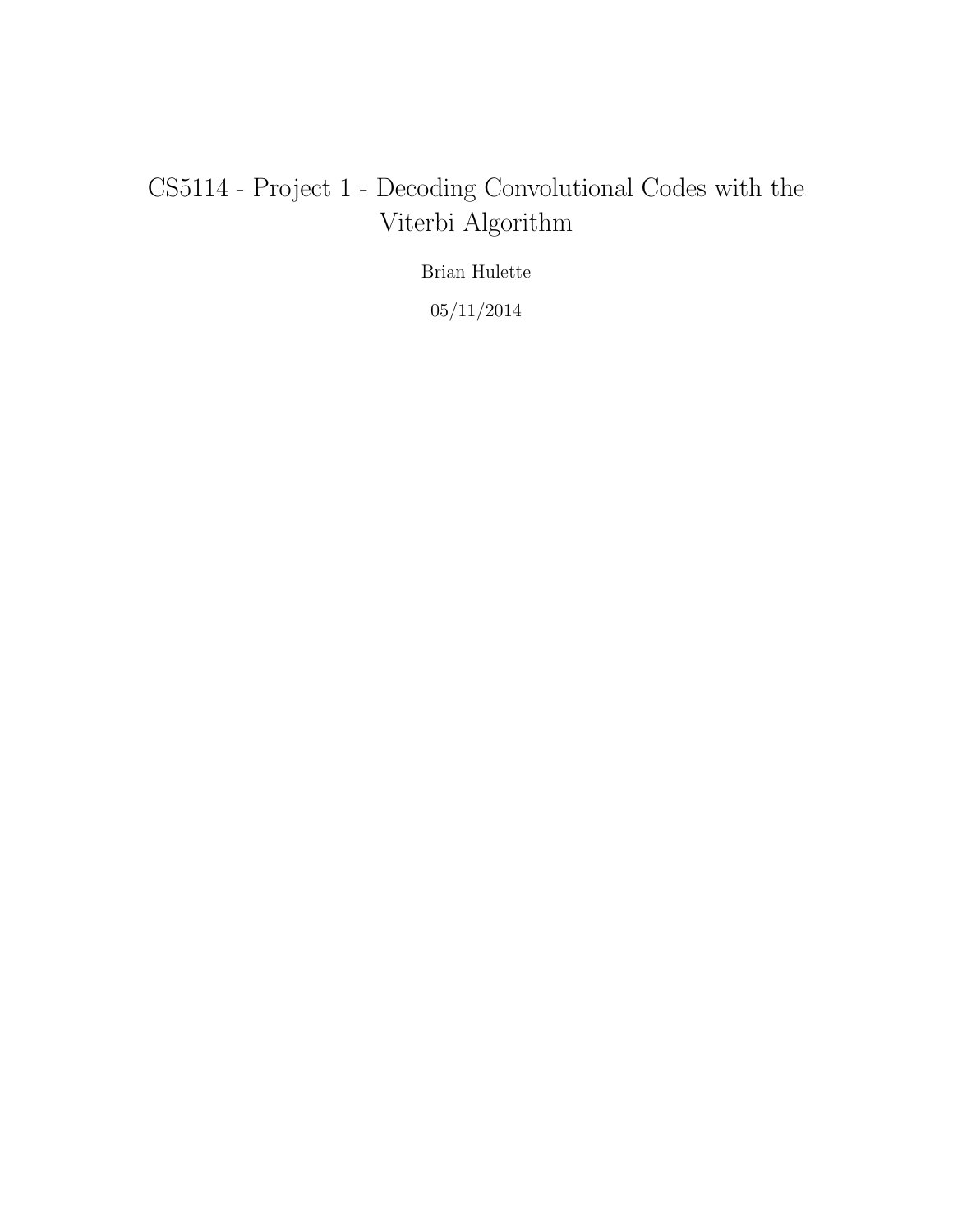## Contents

|              | 1 How Convolutional Codes Work                                                                               |                |
|--------------|--------------------------------------------------------------------------------------------------------------|----------------|
| $\mathbf{2}$ | Decoding Convolutional Codes                                                                                 | $\mathbf{2}$   |
|              | 2.1                                                                                                          |                |
|              | Decoding with a Recursive Approach $\ldots \ldots \ldots \ldots \ldots \ldots \ldots \ldots \ldots 2$<br>2.2 |                |
|              | Decoding with Dynamic Programming - the Viterbi Algorithm 3<br>2.3                                           |                |
|              | 2.4                                                                                                          |                |
|              | Performance of Brute Force vs. Viterbi                                                                       | $\overline{4}$ |
|              | 3.1                                                                                                          | $\overline{4}$ |
|              | 3.2                                                                                                          |                |
|              | 3.3                                                                                                          |                |
|              | <b>Other Parameters Affecting Performance</b>                                                                | 5              |
|              | A Algorithm Pseudocode                                                                                       | 6              |
|              |                                                                                                              | -6             |
|              | A.2                                                                                                          |                |
|              |                                                                                                              |                |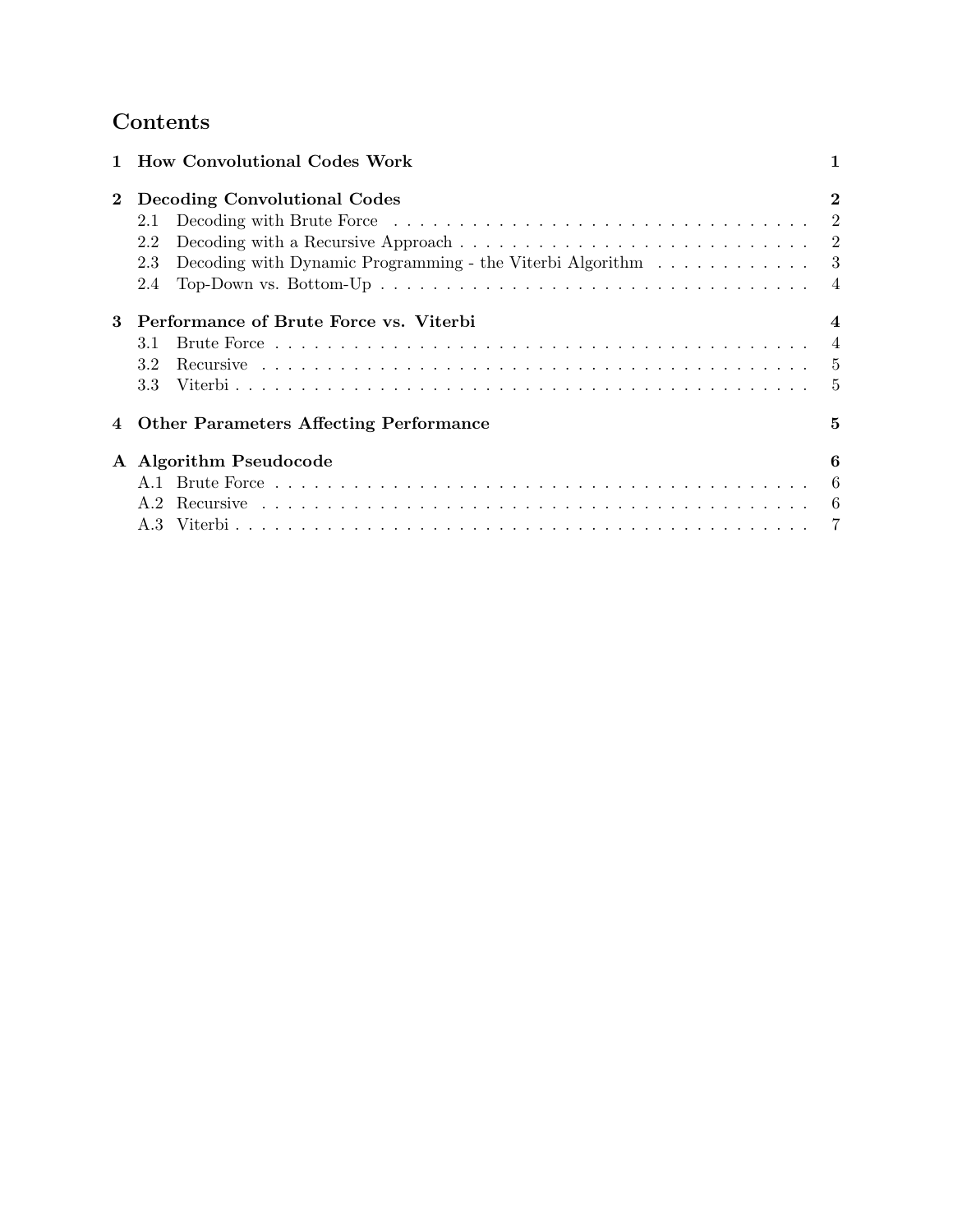## 1 How Convolutional Codes Work

A convolutional code is a type of error correcting code. This is away of introducing redundant data into a data stream in order to allow a receiver to correct any errors that occur in transmission. A very simple code might simply send each bit in a stream multiple times, so instead of sending 10110, a transmitter would send 111 000 111 111 000. Its easy to see that this would make it much easier for a receiver to successfully determine what the intended message was, even if some of the bits were received in error.

A convolutional code works similarly, but it introduces redundancy in a much more complex way to improve preformance. Unfortunately, the additional complexity makes decoding the intended message much more difficult.

The concept of a convolutional code is much easier to understand by looking at a trellis diagram, as shown in Figure 1. The image can be a little daunting at first, but it's not too bad once you break it down. The trellis is simply a way of visualizing a finite state machine over time. The detail view in Figure 1a shows the four possible states on the left, and then all of the possible transitions to the states in the next iteration, shown on the right. The labels on each transition are of the form "input/output". So, for example, if the encoder is currently in state 00 and if the input bit for this step is 0, then it will remain in state 00 in the next iteration and output the code bits 00. The encoder then repeat this process for each of the data bits that comes in.



(a) Trellis Detail - each transiton is marked with I/OO where I is the input bit that leads to that transition, and OO are the code bits that are output when that transition is taken.

(b) Example traversal of a Trellis for encoding. On each iteration the encoder follows the transition which corresponds to the data bit for that iteration, and outputs the two code bits associated with that transition.

#### Figure 1: Viterbi Trellis

Figure 1b shows what this process looks like when it is repeated for several bits. the "Data Bits" along the top are the input bits - this is the data that we want to encode. The "Code Bits" along the bottom are the output bits - this is the encoded data, which we will transmit. The red transitions show the path that was taken through the trellis to produce these outputs.

So that describes how the encoder works, but that is the easy part. The receiver has a harder job, it needs to take the coded bits that we received (possibly with some bit errors from an imperfect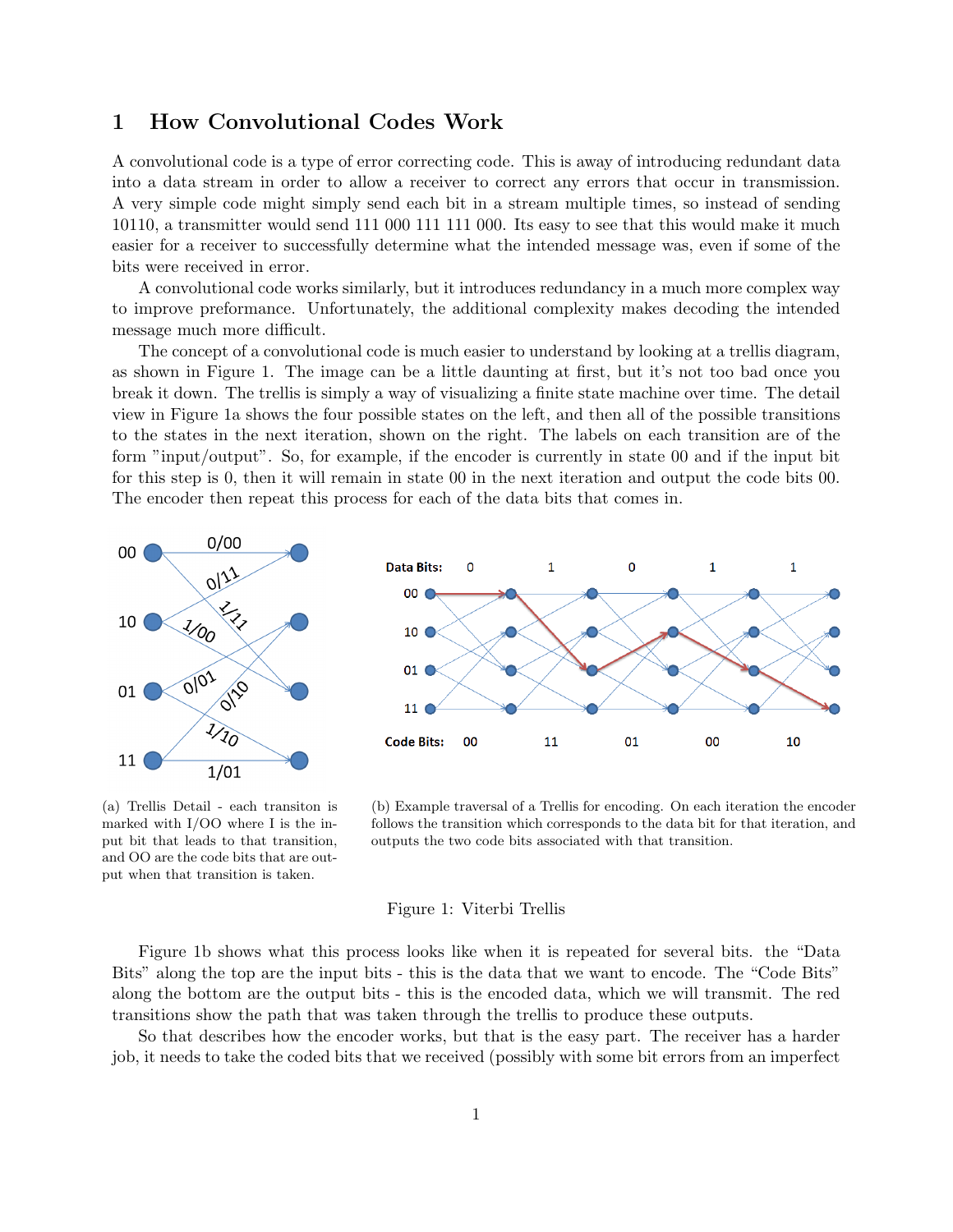transmission) and decode them to determine the original data bits - this is the problem that the Viterbi algorithm excels at.

## 2 Decoding Convolutional Codes

Decoding a convolutional code is really just an optimization problem. Given a set of code bits (with some bit errors) the decoder needs to find the sequence of data bits which is the most likely to have produced those code bits.

There are a few different approaches to this problem. You could take a brute force approach, which is very easy to understand but also very inefficient. Another option is a slightly more efficient recursive approach. But both of these options are blown away by the Viterbi Algorithm, a Dynamic Programming approach which takes advantage of the problem's optimal substructure. I will discuss each of these approaches in detail in the following sections.

First I want to discuss a little terminology. The length of the data and code bit sequences is given by  $N_d$  and  $N_c$ , respectively.  $N_d$  and  $N_c$  are related by the code rate, r, with the relation  $N_d = rN_c$ . I will use  $d_{ij}$  to refer to the vector of data bits, and  $c_{ij}$  for the vector of code bits. The subscript is used to refer to a subset of the bit sequence, so  $c_{0:N_d}$  refers to the entire code bit sequence,  $c_{0:2}$  refers to the first two bits, etc...

#### 2.1 Decoding with Brute Force

A brute force approach is to simply iterate through all  $2^{N_d}$  of the possible sequences of data bits, encode each of them, and compare those code bits to the code bits that were received. The sequence that produces code bits that are the most similar to the received code bits must be the input data.

How do we determine how "similar" a bit sequence is to the actual received code bits? We simply count the number of bits which are different between the two sequences - this is called the **hamming distance**, which I will denote with  $d_h(s_1, s_2)$ . For example, the hamming distance between the sequences 11011 and 11101 is  $d_h(11011, 11101) = 2$ , because the third and fourth bits are different.

It's easy to see that this brute force approach is going to be very inefficient, since we are iterating over  $2^{N_d}$  possible sequences, so let's discuss some other options.

#### 2.2 Decoding with a Recursive Approach

A recursive approach actually isn't much more efficient than the brute force approach, but it helps us to see the optimal substructure that we will use in the Viterbi Algorithm.

For the recursive approach, the important thing to realize is that there are exactly two possible transitions leading from each state s, based on whether the data bit for that step is a 1 or a 0, as you can see in Figure 1a. Each one of these transitions has associated with it a certain set of output bits, which I will call  $o_0$  and  $o_1$ , and a certain next state, which I will call  $s'_0$  and  $s'_1$ .

So if our recursive function starts in state  $s = 00<sup>1</sup>$ , then for each of the possible input bits,  $i = 0, 1$ , we need to measure the hamming distance between its output bits and the first two received bits,  $d_h(o_i, c_{0:2})$ . Then we call the recursive function again for each i, but this time start it in state  $s_i'$ , and use the code bits  $c_{2:N_d}$ . We add the hamming distance for this state to that returned

<sup>&</sup>lt;sup>1</sup>We know to start the decoder in the 00 state, because convolutional encoders always start in 00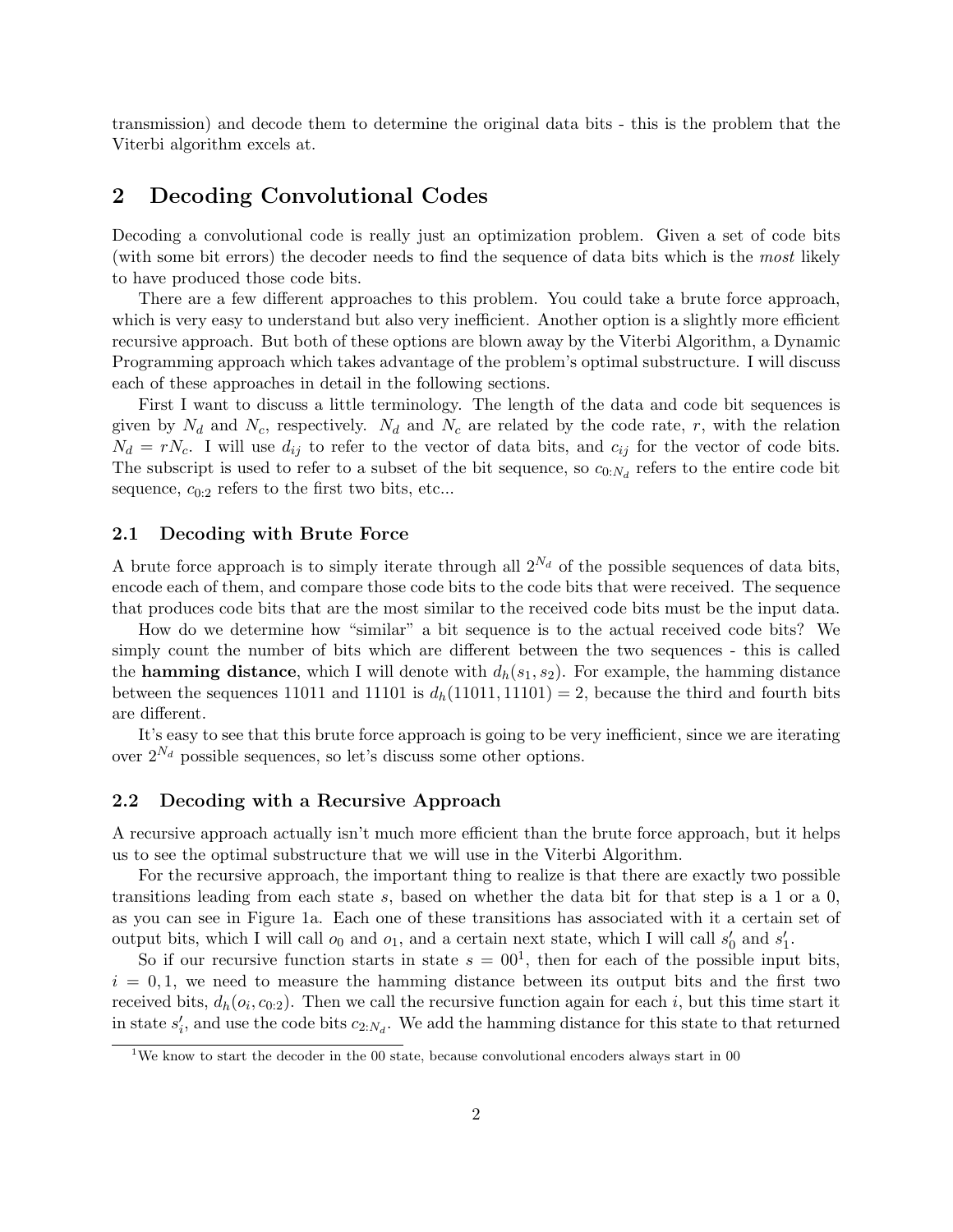by the recursive function call, and whichever input bit  $i$  yielded the lowest hamming distance is our decision for this step. The recursive calls stop once we they reach the right side of the trellis and there are no more code bits to process.

It's easy to see that as we progress from left to right in the trellis, these recursive calls will begin to overlap each other, and we will be computing the same thing multiple times. Clearly a dynamic programming approach which remembers these calculations is needed.

#### 2.3 Decoding with Dynamic Programming - the Viterbi Algorithm

The recursive solution can clearly benefit from a Dynamic Programming approach because of the large amount of overlapping subproblems. To find a DP approach we can follow the Four Steps for developing a DP algorithm.

Step 1 is to characterize the sturcture of an optimal solution - in this case an optimal solution is a sequence of data bits,  $d$ , that minimizes the hamming distance between the given code bits,  $c$ , and the code bits that it generates,  $c'$ .

Step 2 is to recursively define the value of an optimal solution - I have already done this in Section 2.2.

Step 3, Computing the Optimal Costs, is where things get interesting. To do this, we need to think about the problem a little bit differently. Consider the fact that on every iteration there are two possible transitions leading into each of the next states. For example, you can see in Figure 1a that to get to the state 00 you could come from state 00 with an input bit of 0, or from state 01 with an input bit of 0. The idea of the Viterbi algorithm is to figure out which of these two transitions is more likely for each state.



(a) Traversal of the Trellis step for iteration 2 to 3. Numbers on the transitions indicate the hamming distance of that path.

(b) Traversal of the entire Trellis. The numbers over each state are the path metrics for that state. The "Loser" branches for each state are faded out. The red line shows the results of the traceback.

Figure 2: The Viterbi algorithm used to decode the example from Figure 1

Ok, so how do we do that? On each iteration, we will assign a metric to each of the states,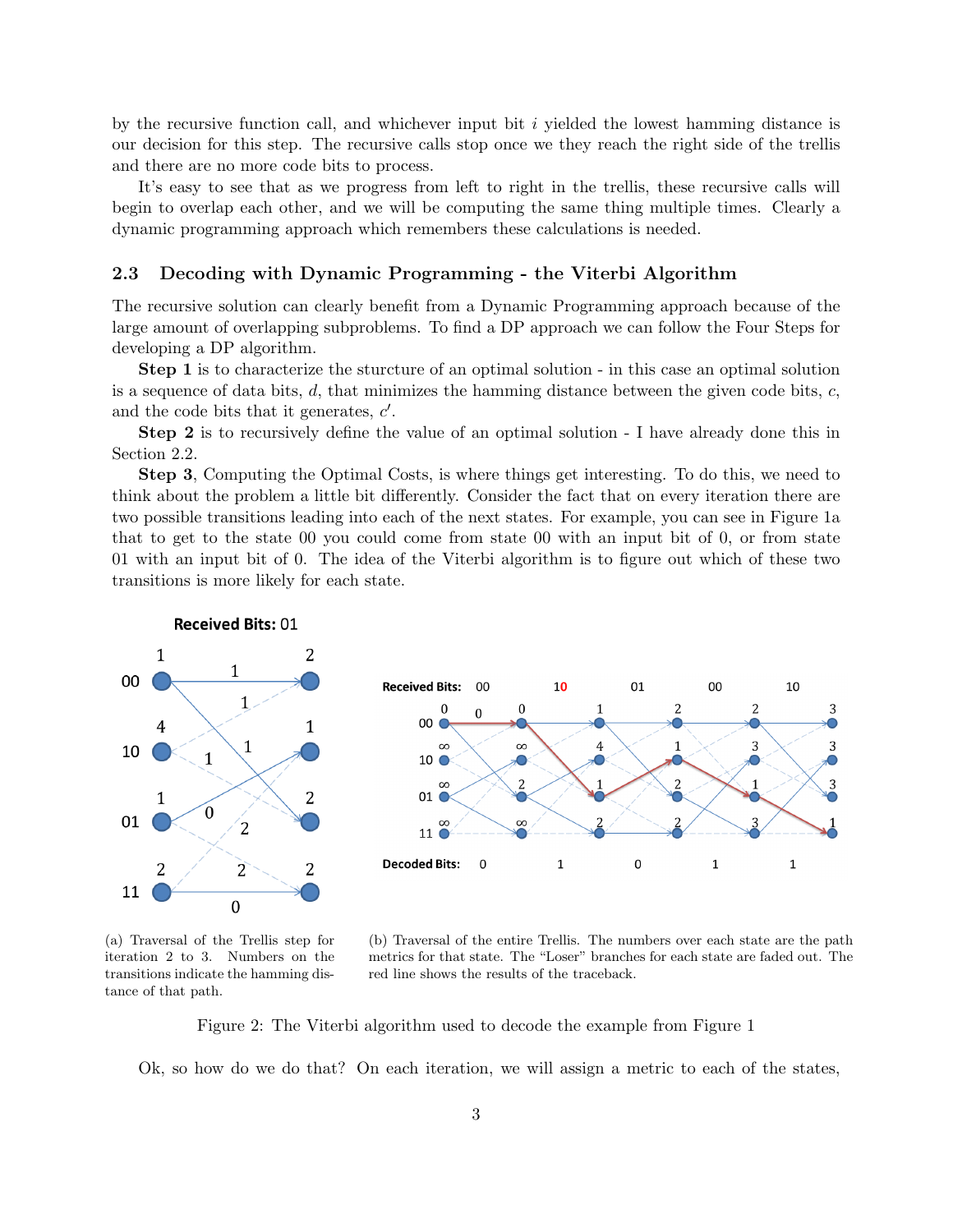called the path metric. This metric is the distance between the solution so far and the received code bits, c, so lower is better. I will call this metric  $m_{i,j}$ , where i is the state, and j is the iteration. For the first iteration we assign 0 to state 00 and infinity to all of the other states (ie  $m_{00,0} = 0$  and  $m_{01,0} = m_{01,0} = m_{01,0} = \infty$ , because we know the encoder started in state 00. On each iteration we will use the  $m_{i,j}$  values to compute the  $m_{i,j+1}$  values. The new metric is simply one of the old metrics,  $m_{i,j}$ , plus the hamming distance between that transition's outputs and the received code bits for this iteration. For each of the states of iteration  $j + 1$  we will pick the transition which yields the lower metric. We can then repeat this process all the way through the trellis.

Figure 2b shows the metrics for every iteration of my example problem, and Figure 2a shows the details of this process for the transitions from iteration 2 to iteration 3.

Step 4 is to Construct an Optimal Solution based on the result of Step 3. To do this we simply have to do a "traceback" of the entire trellis. Figure 2b shows the traceback for this example problem. The traceback starts in the last iteration, on the state with the lowest metric, in this case that is state 11 with a metric of 1. Then we traverse backward through the trellis, choosing the "winner" transitions which we found in Step 3. On each step back we note the input bit for that transition and add it to the optimal solution.

#### 2.4 Top-Down vs. Bottom-Up

The algorithm described in Section 2.3 would be considered a Top-Down DP algorithm. Could we come up with a Bottum-Up algorithm that would be more efficient?

The answer is no. Because of the structure of this problem, there isn't really a distinction between the performance of a Top-Down and Bottom-Up approach. A Bottom-Up approach would look basically the same as the Top-Down aporach except we would traverse from right to left.

In fact, there are actually some disadvantages to a Bottom-Up approach. First of all, we couldn't use the fact that the encoder always starts in state 00 to set our initial conditions. And second, since this algorithm is usually used in communications, we need to process data as it's coming in, in real time. In this case it makes sense to process the data Top-Down, so we can do some of the processing as the bits are coming in.

## 3 Performance of Brute Force vs. Viterbi

In this section I will determine the runtime of each algorithm as a function of the number of data bits,  $N_d$ . You can see pseudocode for each of these algorithms in Appendix A.

#### 3.1 Brute Force

The main loop in BRUTE FORCE DECODE on is iterating over every possible  $N_d$ -bit sequence, so there are  $2^{N_d}$  iterations. On each of these iterations it must encode the  $N_d$ -bit sequence using ENCODE, (not shown here, runs in  $\Theta(N_d)$  time), and compute the hamming distance between the encoded sequence and the received bits using HAMMING DISTANCE, which also runs in  $\Theta(N_d)$ time.

Thus the runtime of the brute force approach is  $\Theta(N_d 2^{N_d})$ . Of course this runtime is completely untenable as a solution to this problem.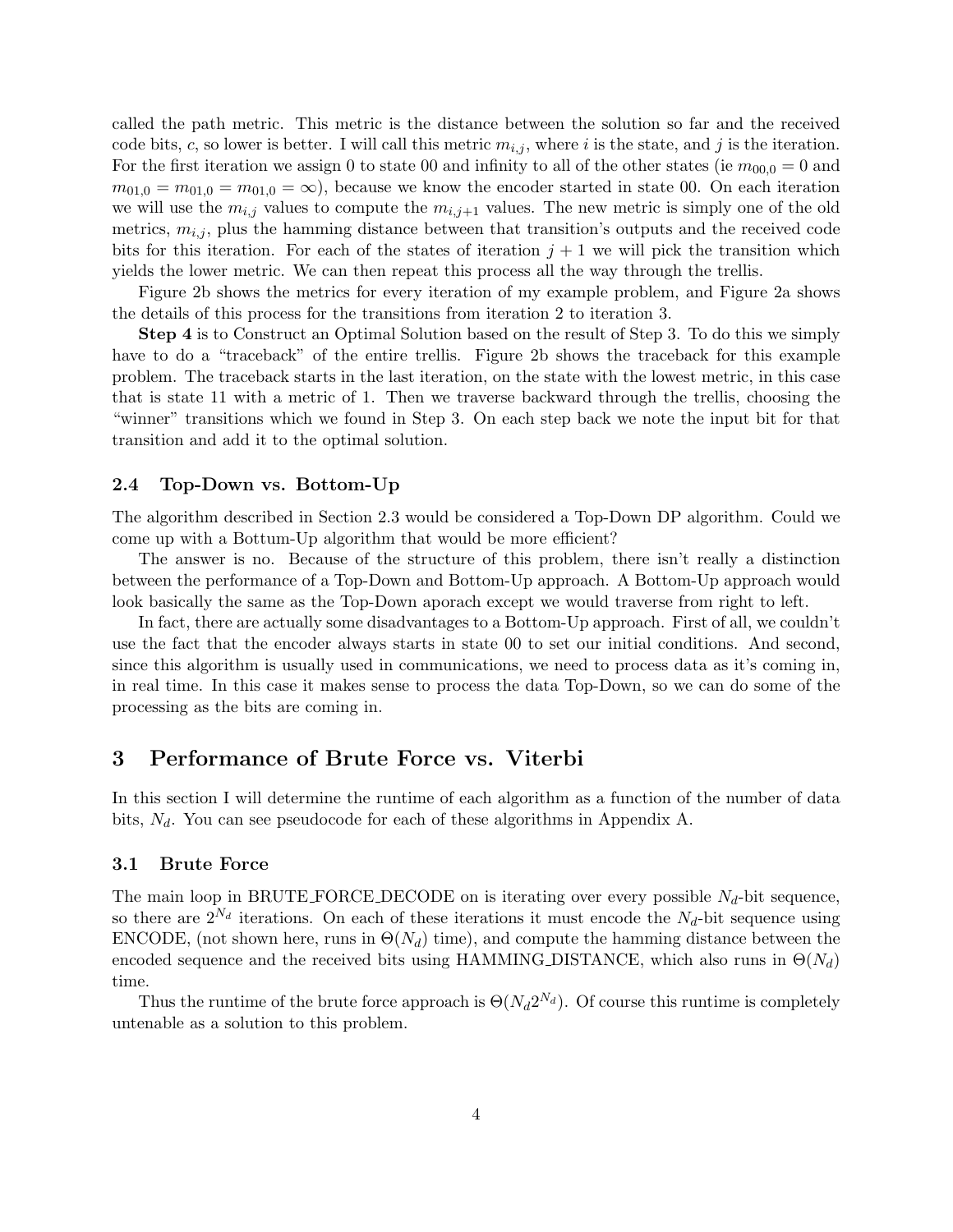#### 3.2 Recursive

Every iteration of the recursive helper must call itself twice, with a data sequence shortened by two bits, which yields  $2T(N_c - 2)$  and it must perform an operation which is constant with respect to  $N_c$ , or  $\Theta(1)$ . So we know  $T(n) = 2T(n-2) + \Theta(1)$ .

Thus the algorithm's recursion tree will have  $N_c/2$  levels, and each level will have  $2^L$  calls on it. So the total number of calls is:

$$
T(n) = \sum_{L=0}^{N_c/2} 2^L = \frac{1 - 2^{N_c/2 + 1}}{1 - 2} = 2\left(2^{N_c/2}\right) - 1 = \Theta\left(2^{N_c/2}\right)
$$

$$
= \Theta\left(2^{N_d}\right)
$$

Where in the last step I use the fact that  $N_d = rN_c = N_c/2$ . So the recursive approach is also exponential, but at least we've gotten rid of the linear factor.

#### 3.3 Viterbi

The Viterbi algorithm is clearly much more efficient than both of these algorithms. It simply iterates over the entire trellis, and performs a  $\Theta(1)$  operation on each step. The number of iterations is simply the number of data bits,  $N_d$ . Thus the viterbi runtime is  $\Theta(N_d)$ .

## 4 Other Parameters Affecting Performance

So far in this paper I have restricted myself to talking about just one type of convolutional code, called a rate  $1/2$ , constraint length 3 code. But in reality there are infinitely many ways to configure one of these codes. Each code is defined by a set of "generating polynomials" or "generators" which basically tell the encoder what to do. In my pseudocode in Appendix A you will see that the generators are passed in as an argument, since I wrote the algorithms to work with any of them.

There are a lot of different properties of the code we can determine from the generating polynomials. For example, the code rate  $r$  is determined by the polynomials. The number of generating polynomials determines how many bits are output for each input bit - so a set of two polynomials yields a code with rate  $r = 1/2$ , as in my example.

Another property determined by the polynomials is the constraint length,  $K$ , which is just the length of each polynomial. The number of states in the code is given by  $2^{K-1}$ . In my example, the constraint length is  $K = 3$ , which is why there are  $2^{3-1} = 4$  states.

It's easy to see that the Viterbi algorithm actually runs in linear time with respect to the number of states (because on each step it needs to iterate through each state to find its path metric), which means that viterbi actually runs in exponential exponential time with respect to the constraint length:  $\Theta(2^K)$ . Clearly, the Viterbi algorithm's performance is very sensitive to this parameter. For this reason, code designers will generally use a constraint length less than 10.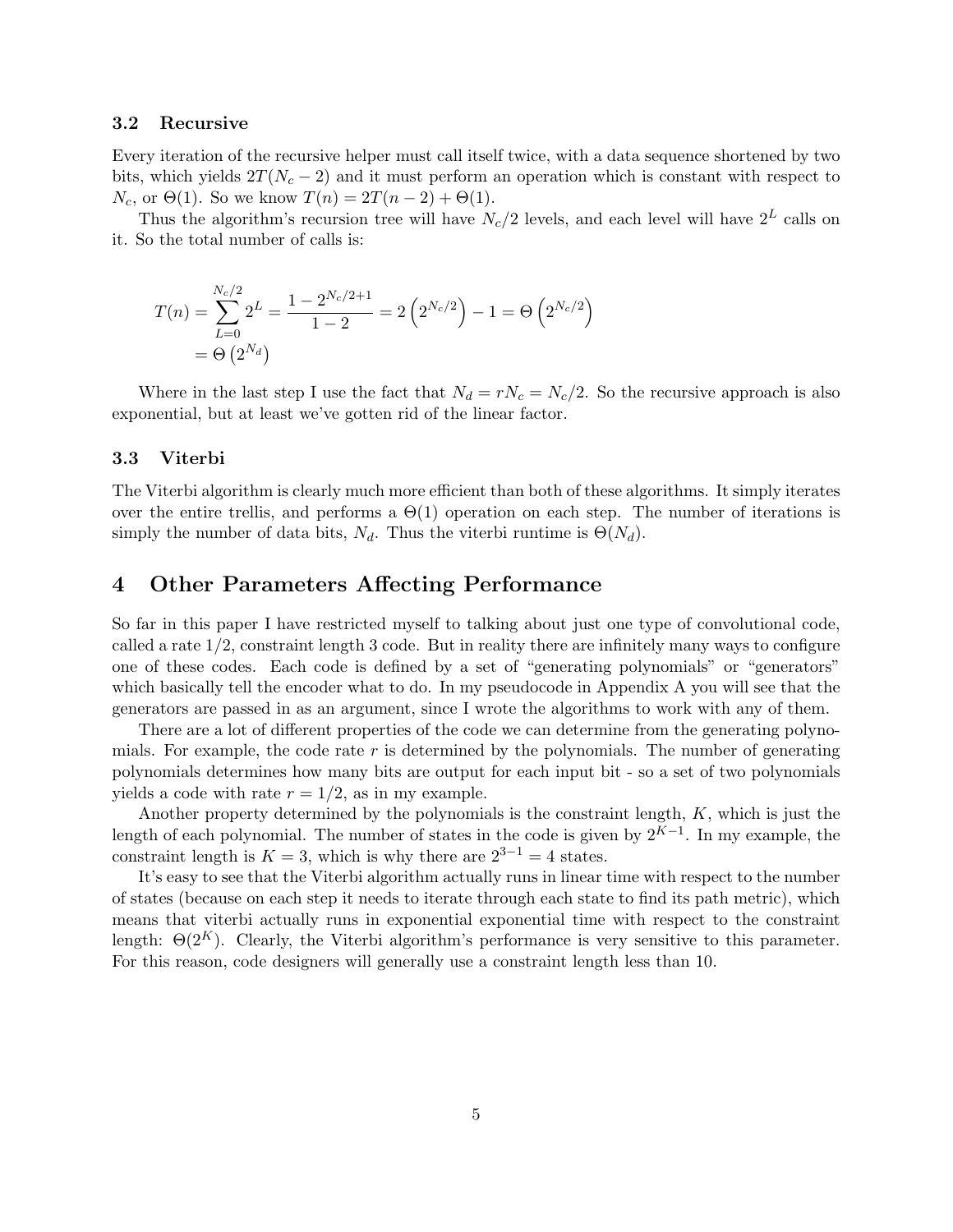## A Algorithm Pseudocode

### A.1 Brute Force

```
BRUTE_FORCE_DECODE( code_bits, generators )
01 r = 1/size(generators, 2) // Determine the code rate
02 N = length(code_bits)*r
03 d = \text{infinity}04 input_bits = array of N zeros
05 for every possibe N-bit sequence, seq
06 code_bits = ENCODE(seq, generators)
07 this_dist = HAMMING_DISTANCE(code_bits, code_bits)
08 if this_dist < d
09 d = this_dist
10 input_bits = seq
11 return input_bits
HAMMING_DISTANCE(a, b)
```

```
01 return sum(xor(a, b))
```
## A.2 Recursive

```
RECURSIVE_DECODE( code_bits, generators )
01 // outputs[this_state][input_bit] is the bits that are output when that
02 // transition is made
03 global outputs = GET_OUTPUTS(generators)
04 // next_state_table[this_state][input_bit] is the state that "this_state"
05 // will transition to if "input_bit" comes in
06 global next_state_table = GET_NEXT_STATES(generators)
07 input_bits, metric = RECURSIVE_DECODE_HELPER(input_bits, 0)
08 return input_bits
RECURSIVE_DECODE_HELPER( code_bits, curr_state )
01 if code_bits is empty
02 return [], 0
03 end
04
05 best_metric = infinity
06 for in_bit = 0,1:
07 data_bits, metric = ...
08 RECURSIVE_DECODE_HELPER(code_bits[bits_per_step:end], ...
09 next_state_table[current_state][in_bit])
11 metric += HAMMING_DISTANCE(code_bits[0:bits_per_step], ...
12 outputs [current_state] [in_bit])
13 if metric < best_metric:
```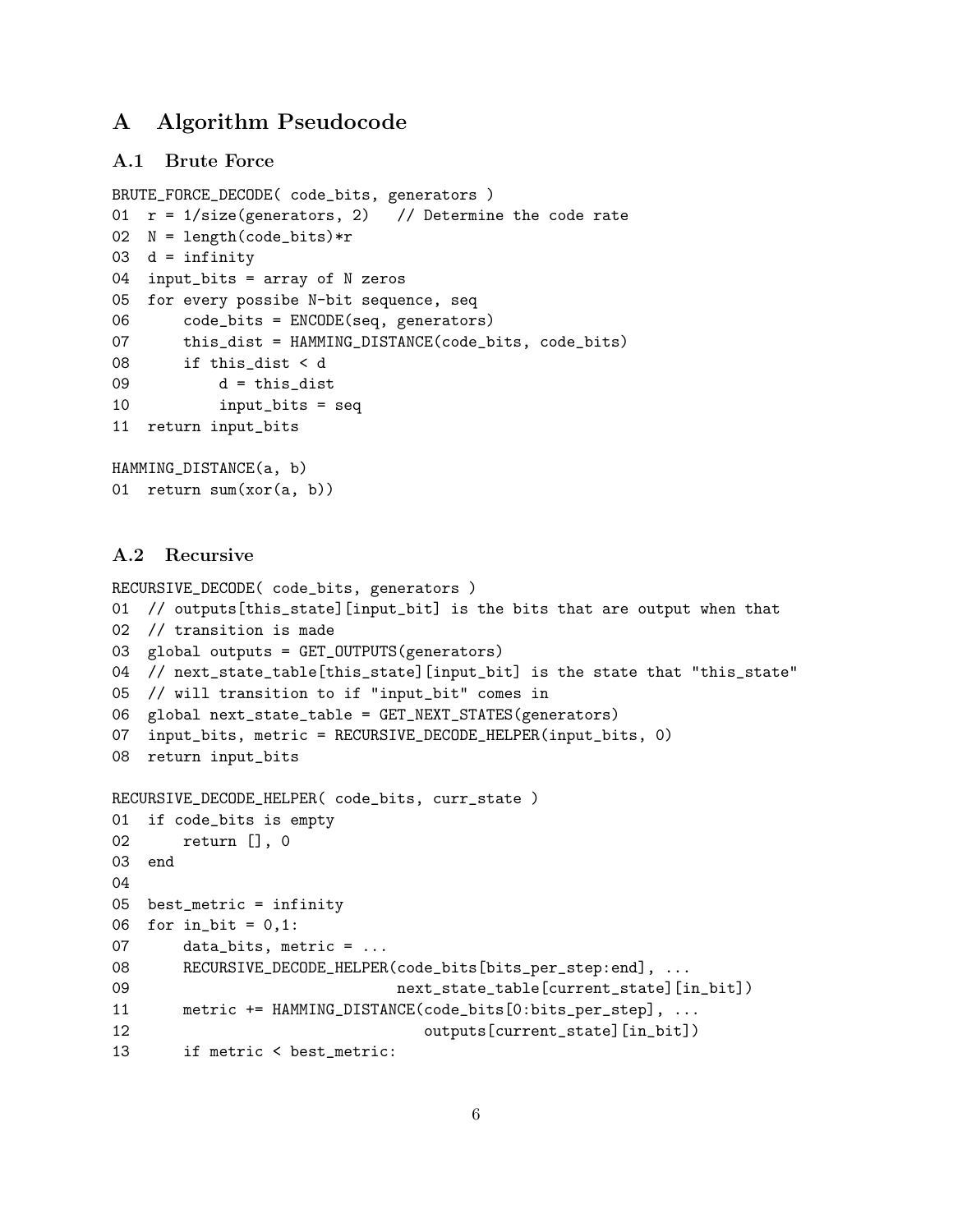```
14 best_data_bits = in_bit + data_bits
15
16 return best_data_bits, best_metric
```
## A.3 Viterbi

```
VITERBI_DECODE( code_bits, generators )
01 K = size(generators, 1);02 // n is the number of code bits produced on each iteration, =1/r03 n = size(generators, 2);
04 num_states = 2^{(k-1)};
05
06 // Pre-compute tables
07 // input_for_next_state[this_state][next_state] is the input bit that will
08 // make the transition from this to next. The value is -1 if that
09 // transition is not allowed
11 input_for_next_state = GET_INPUT_FOR_NEXT_STATE(K)
12 // outputs[this_state][input_bit] is the bits that are output when that
13 // transition is made
14 outputs = GET_OUTPUTS(generators)
15
16 path_metrics is an array of length num_states, element 0 is 0 others are infinity
17 next_path_metrics is an array of length num_states, filled with 0s
18
19 num_iterations = length(input_bits)/n;
21 branch_winners = 2D array of length num_states by num_iterations;
22 for j = 0 to num_iterations - 1
23 code_bits = code_bits(j*n:j);24
25 for next_state = 0 to num_states - 1
26 min_path = -1;
27 min_path_dist = inf;
28 for state = 1:num_states
29 data_bit = input_for_next_state[this_state][next_state);
31 if data_bit == -132 continue;
33
34 output_bits = outputs[this_state][input_bit]
35 path_dist = HAMMING_DISTANCE(code_bits(j*n-1), output_bits) + path_metrics(this
36 if path_dist < min_path_dist
37 min_path = this_state;
38 min_path_dist = path_dist;
39 branch_winners(next_state, j) = min_path;
41 next_path_metrics(next_state) = min_path_dist;
42 path_metrics = next_path_metrics;
```